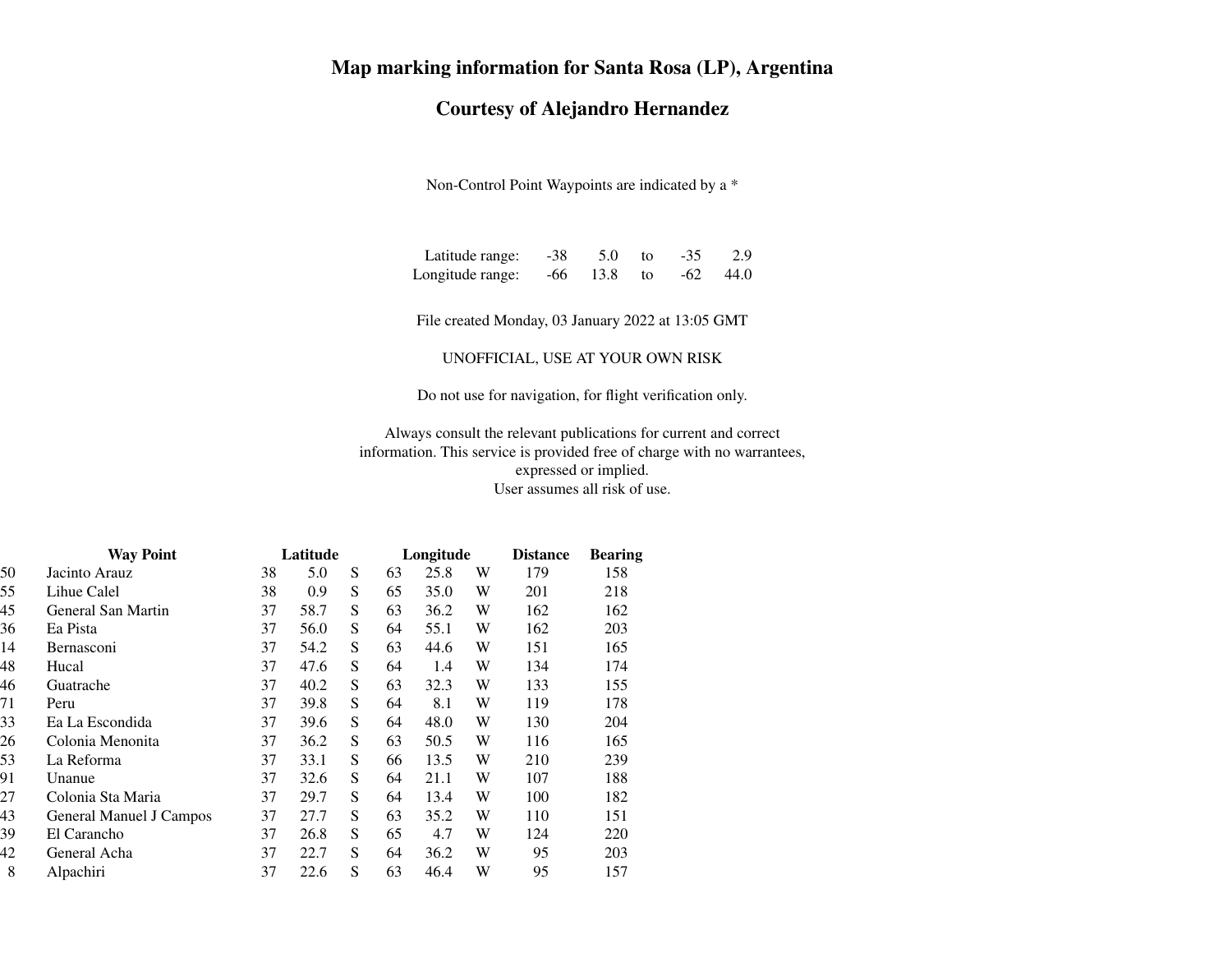|                | <b>Way Point</b>     |    | Latitude |           |    | Longitude |   | <b>Distance</b> | <b>Bearing</b> |
|----------------|----------------------|----|----------|-----------|----|-----------|---|-----------------|----------------|
| 21             | Chacharramendi       | 37 | 19.9     | ${\bf S}$ | 65 | 39.1      | W | 154             | 237            |
| 30             | Delfin Huergo        | 37 | 19.2     | S         | 63 | 14.1      | W | 117             | 134            |
| 68             | Padre Buodo          | 37 | 18.5     | ${\bf S}$ | 64 | 17.4      | W | 80              | 186            |
| 93             | Utracan              | 37 | 17.0     | S         | 64 | 34.1      | W | 84              | 204            |
| 81             | Rolon                | 37 | 10.0     | S         | 63 | 24.9      | W | 94              | 133            |
| 47             | Hidalgo              | 37 | 9.7      | S         | 63 | 31.5      | W | 86              | 137            |
| 80             | Rivera               | 37 | 9.4      | ${\bf S}$ | 63 | 14.7      | W | 105             | 127            |
| 31             | Doblas               | 37 | 9.0      | S         | 64 | 0.7       | W | 64              | 166            |
| 59             | Macachin             | 37 | 8.3      | S         | 63 | 40.0      | W | 76              | 143            |
| 13             | Atreuco              | 37 | 7.7      | S         | 63 | 48.9      | W | 68              | 151            |
| 76             | Quehue               | 37 | 7.3      | S         | 64 | 30.9      | W | 66              | 206            |
| 82             | RP18 Y 35            | 37 | 7.2      | S         | 64 | 17.1      | W | 59              | 188            |
| 12             | Ataliva Roca         | 37 | 1.9      | S         | 64 | 17.2      | W | 50              | 190            |
| 34             | Ea La Gitana         | 36 | 56.7     | ${\bf S}$ | 65 | 47.2      | W | 148             | 254            |
| 66             | Naico                | 36 | 55.6     | ${\bf S}$ | 64 | 24.4      | W | 42              | 208            |
| 23             | Colonia Chapalco     | 36 | 52.8     | ${\bf S}$ | 64 | 48.1      | W | 63              | 240            |
| 64             | <b>Miguel Riglos</b> | 36 | 51.1     | S         | 63 | 41.4      | W | 53              | 123            |
| 87             | Tomas M Anchorena    | 36 | 50.6     | ${\bf S}$ | 63 | 31.2      | W | 66              | 115            |
| 20             | Cereales             | 36 | 48.8     | S         | 63 | 51.3      | W | 38              | 130            |
| 95             | Villa Maza           | 36 | 48.0     | ${\bf S}$ | 63 | 20.3      | W | 79              | 107            |
| 16             | Cachirulo            | 36 | 44.9     | ${\bf S}$ | 64 | 22.1      | W | 24              | 223            |
| 75             | Pje La Arana         | 36 | 42.7     | S         | 64 | 37.1      | W | 41              | 251            |
| 74             | Pje El Tropezon      | 36 | 42.5     | S         | 64 | 55.2      | W | 67              | 259            |
| 73             | Pje El Durazno       | 36 | 42.2     | ${\bf S}$ | 65 | 17.4      | W | 99              | 263            |
| $\overline{7}$ | Alinea Sur           | 36 | 40.8     | S         | 64 | 11.2      | W | 9.6             | 180            |
| $\overline{4}$ | Partida 3            | 36 | 37.5     | S         | 64 | 13.6      | W | 4.9             | 226            |
| 3              | Partida 2            | 36 | 37.3     | S         | 64 | 8.6       | W | 5.0             | 129            |
| 35             | Ea La Holanda        | 36 | 36.7     | ${\bf S}$ | 65 | 20.6      | W | 103             | 269            |
|                | C <sub>36</sub>      | 36 | 36.1     | ${\bf S}$ | 64 | 11.1      | W | $1.0\,$         | 173            |
| 1              | Home                 | 36 | 35.6     | S         | 64 | 11.2      | W |                 |                |
| $\ast$         | Club                 | 36 | 35.1     | ${\bf S}$ | 64 | 11.2      | W | 1.0             | $\mathbf{1}$   |
| $67*$          | <b>OSA</b>           | 36 | 35.0     | ${\bf S}$ | 64 | 16.4      | W | 7.7             | 278            |
| 5              | Partida 4            | 36 | 33.7     | ${\bf S}$ | 64 | 13.6      | W | 5.0             | 315            |
| 49             | Ivanowsky            | 36 | 33.4     | S         | 63 | 26.0      | W | 67              | 87             |
| $\overline{2}$ | Partida 1            | 36 | 33.4     | ${\bf S}$ | 64 | 9.3       | W | 5.0             | 35             |
| 9              | Anguil               | 36 | 31.6     | S         | 64 | 0.7       | W | 17              | 65             |
| 51             | La Gloria            | 36 | 30.6     | ${\bf S}$ | 63 | 44.6      | W | 41              | 77             |
| 92             | Uriburu              | 36 | 30.4     | ${\bf S}$ | 63 | 51.6      | W | 31              | 72             |
| 6              | Alinea Norte         | 36 | 30.1     | S         | 64 | 11.4      | W | 10              | 359            |
| 18             | Carro Quemado        | 36 | 28.5     | S         | 65 | 20.7      | W | 104             | 277            |
| 56             | Lonquimay            | 36 | 28.0     | S         | 63 | 37.4      | W | 52              | 74             |
|                |                      |    |          |           |    |           |   |                 |                |